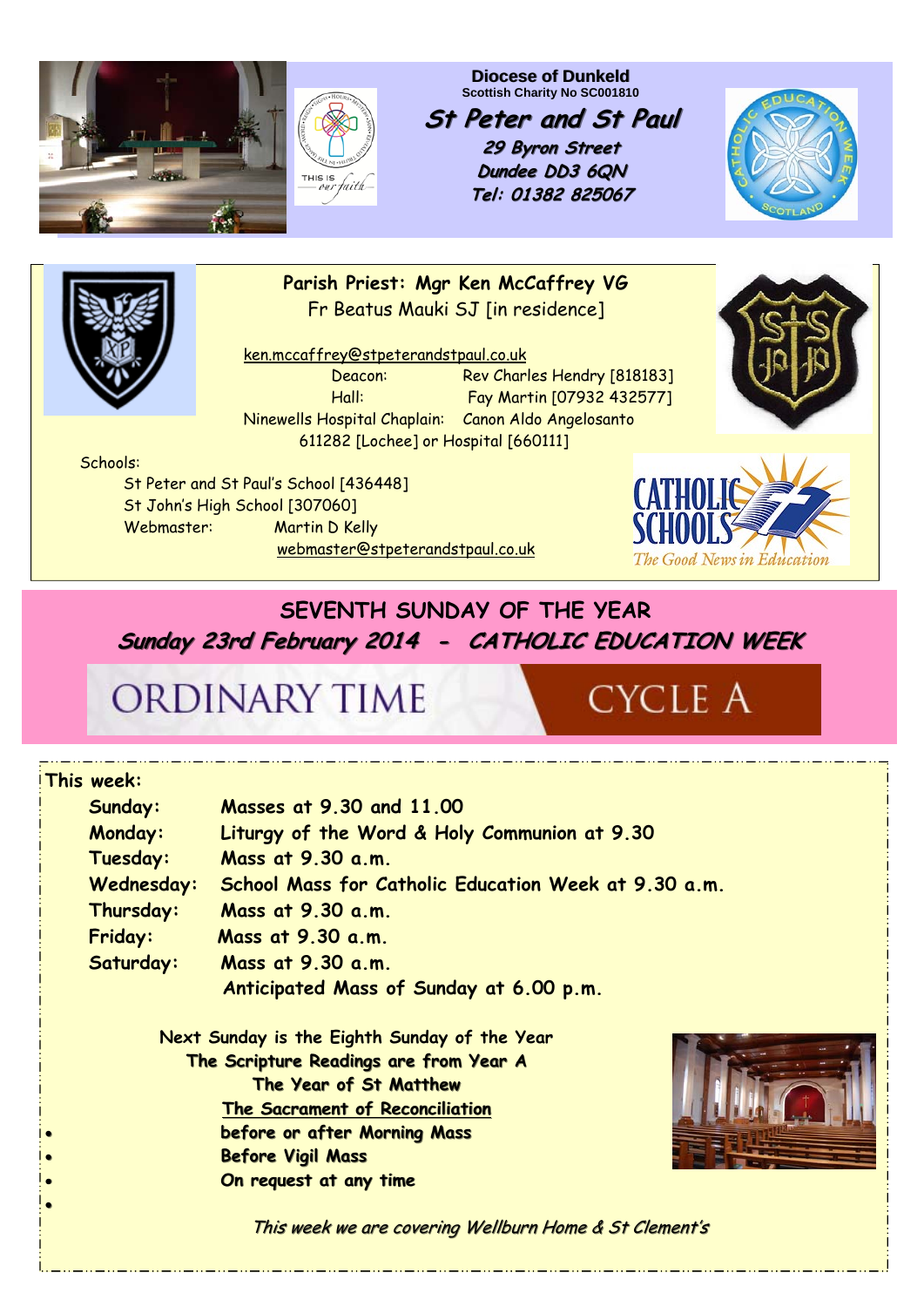PLEASE PRAY FOR: For our recently deceased: **Betty Murphy, Mary Carroll, Bernard Halliday, John Flynn & May Cafferty**  For all whose anniversaries occur at this time**: Gerard Cabrelli, Heidi Devlin, David Mann, John Macgregor, Margaret Nolan, Anne Hume & Eddie Berry** 

And those sick at home or in hospital; **Fr Martin Pletts, Jacquline Creenan, Bobbie Bull, Lulu Smith [age 2], Baby Orryn Glancy [age 5 months].** And all those who are sick or housebound in our parish and receive the Eucharist each Sunday:

> **If one of your family is in hospital, you should let Canon Aldo know. If someone is sick at home, please let Fr Ken or Deacon Charles know. Please let us know if you are going into hospital and we will let Canon Aldo know**

### *COLLECTIONS*

*for* **16th February £ 1141 (£502 was Gift Aid) Next Sunday Second Collection for CATHOLIC EDUCATION**  Eucharistic Adoration on Wednesdays from after Mass till 3.00 p.m.

The Children's Liturgy will is at 11.00 a.m. Mass. However, it will not be every Sunday unless we have more helpers and leaders.

**World Day of Prayer Service to be held in Coldside Parish Church, Isla Street, on Friday 7th March at 7.00 p.m. All welcome** 

#### **TEA GROUP**

Why not come and get to know your fellow parishioners with a cup of tea/coffee and a biscuit after 11a.m. mass. There is no charge but all donations go to SCIAF.

Bishop Stephen will celebrate the Month's Mind Mass for Sr. Mary Rose will be here on Tuesday 4th March at 7.00 p.m.

> VOCATIONS MASS Last Tuesday of month at 7.30 p.m., in Wellburn Chapel. Next Mass is this Tuesday 25th February

'This year the Dundee Passion Play will take place in the grounds of Wellburn Home, Lochee on Palm Sunday, the 13th of April. Anyone wishing to be part of this project as choir member, actor, musician, or behind the scenes assistant would be very welcome. Rehearsals will be held in St. Joseph's Church House, 42 Wilkie's Lane, Dundee on Mondays from 7- 8.30pm, beginning Monday 10th February. For further information telephone Jim Murphie 01382 668430 or email dundeepassionplay@gmail.com. All welcome.'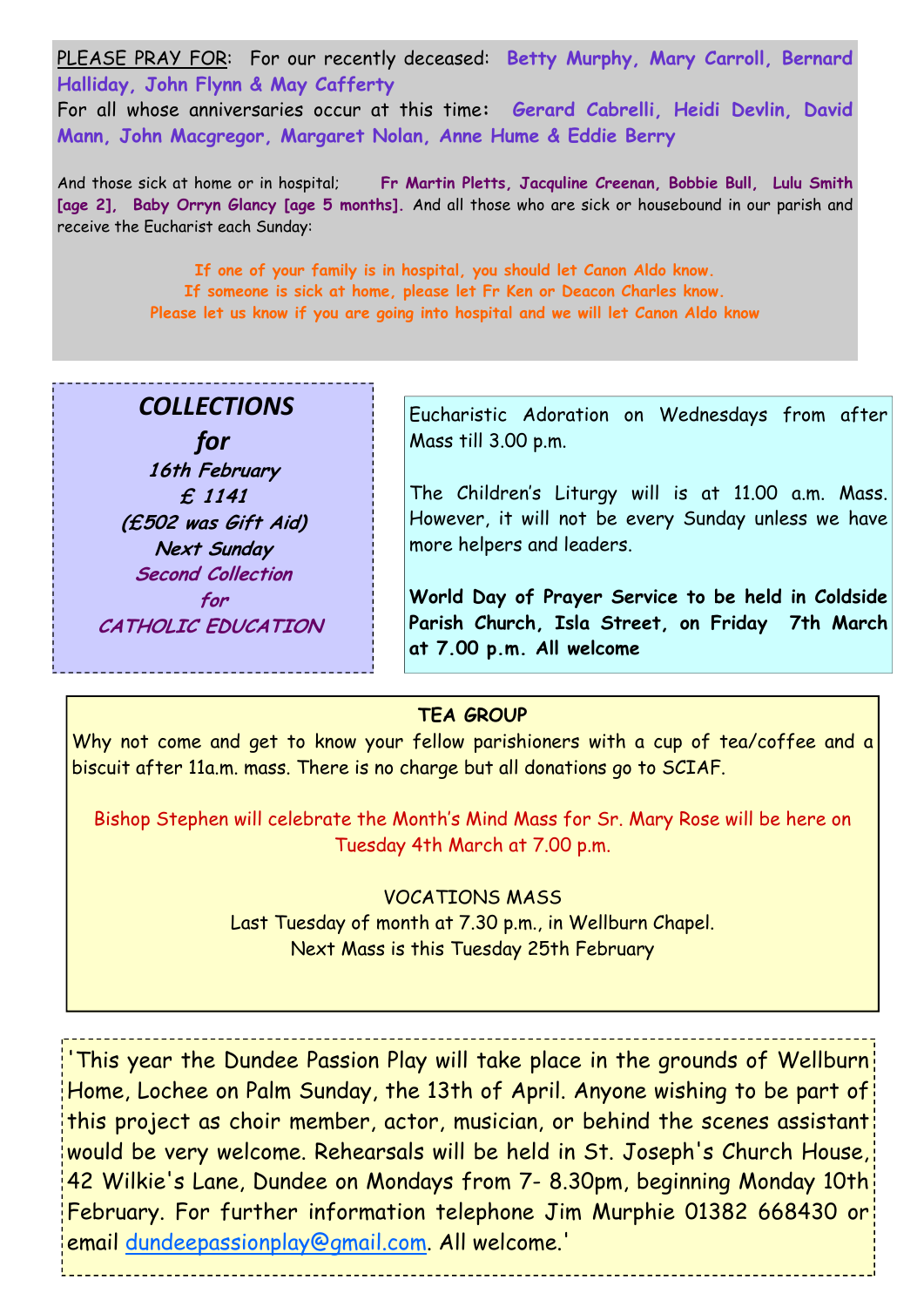## **Catholic Education Week**  23<sup>rd</sup> February to 2<sup>nd</sup> March 2014

Faith teaches us to see that every man and woman represents a blessing for me, that the light of God's face shines on me through the faces of my brothers and sisters."

**Pope Francis**



# **Shining the Light of Faith**

### **A Message from the Bishops of Scotland**

**Lumen Fidei: the Light of Faith: this is how the Church speaks of the great gift of faith brought by Jesus. In John's Gospel, Jesus says of himself: "I have come as light into the world, so that whoever believes in me may not remain in darkness."** 

**Pope Francis teaches us that if you believe in God, then the Light of Faith will lighten up the whole world and help you to find your way through life.** 

**The gift of faith is not offered to us as something which belongs to another world. It helps us to see today's world and to live our present lives in a different way, a better way.** 

**If you have faith in Jesus Christ, you will be transformed by the love He shows you and you will want to share this love. You will want to offer that same love to others - to friends, family, neighbours, even to people you don't know.** 

**"Shining the light of faith" doesn't only happen inside a Church. People can become shining lights when they help others, when they treat people fairly, when they support those most in need. In practical, concrete ways we can all bring light to the world. How will you shine the light of faith today, and in the coming days and weeks?** 

**To mark Catholic EducaƟon Week, Bishop Stephen will celebrate Mass in the Church on Wednesday at 9.30 a.m., with the staff and pupils of our school**